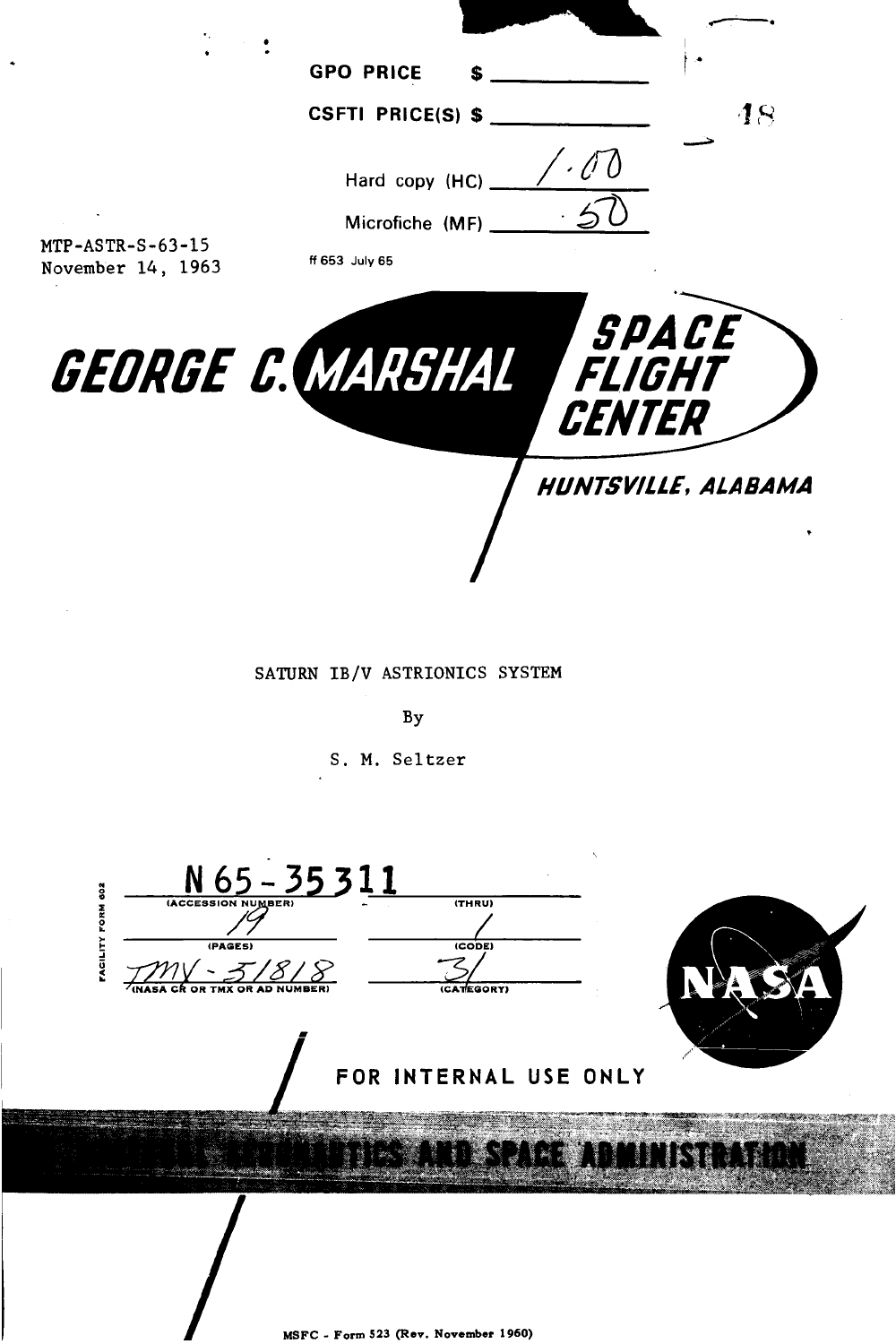GEORGE C. MARSHALL SPACE FLIGHT CENTER

MTP-ASTR-S-63-15

## SATURN IB/V ASTRIONICS SYSTEM\*

BY

## S. M. Seltzer

#### ABSTRACT

A brief, semi-technical, functional description of the astrionics  $\quad$ systems for the Saturn IB and **V** launch vehicles is presented. The astrionics equipment consists of the vehicle guidance, control, and instrumentation systems. The adaptive guidance mode and the manner in which the mission is to take place are also briefly described.

The Saturn IB and V vehicles will use almost identical astrionics systems; minor differences may be caused by the reflection upon the astrionics system of two or three stages or by the assigned mission.

*fc* No part of this report may be published without the approval of the Director, Astrionics Laboratory.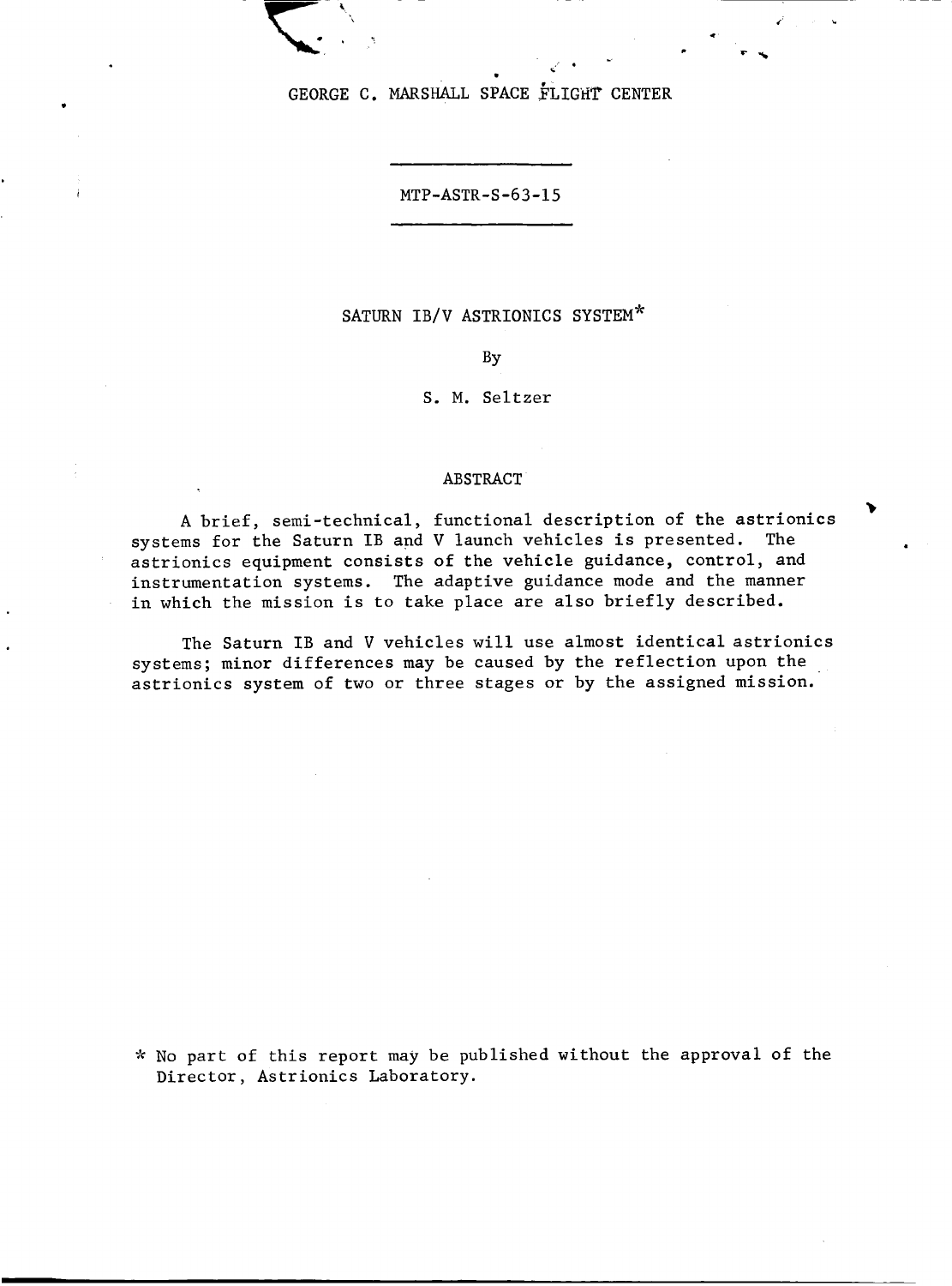I,

# GEORGE C. MARSHALL SPACE FLIGHT CENTER

 $\overline{\phantom{a}}$ 

**MTP-ASTR-S-63-15** 

## **SATURN IB/V ASTRIONICS SYSTEM**

**BY** 

**S. M.** Seltzer

**SYSTEMS ENGINEERING OFFICE ASTRIONICS LABORATORY**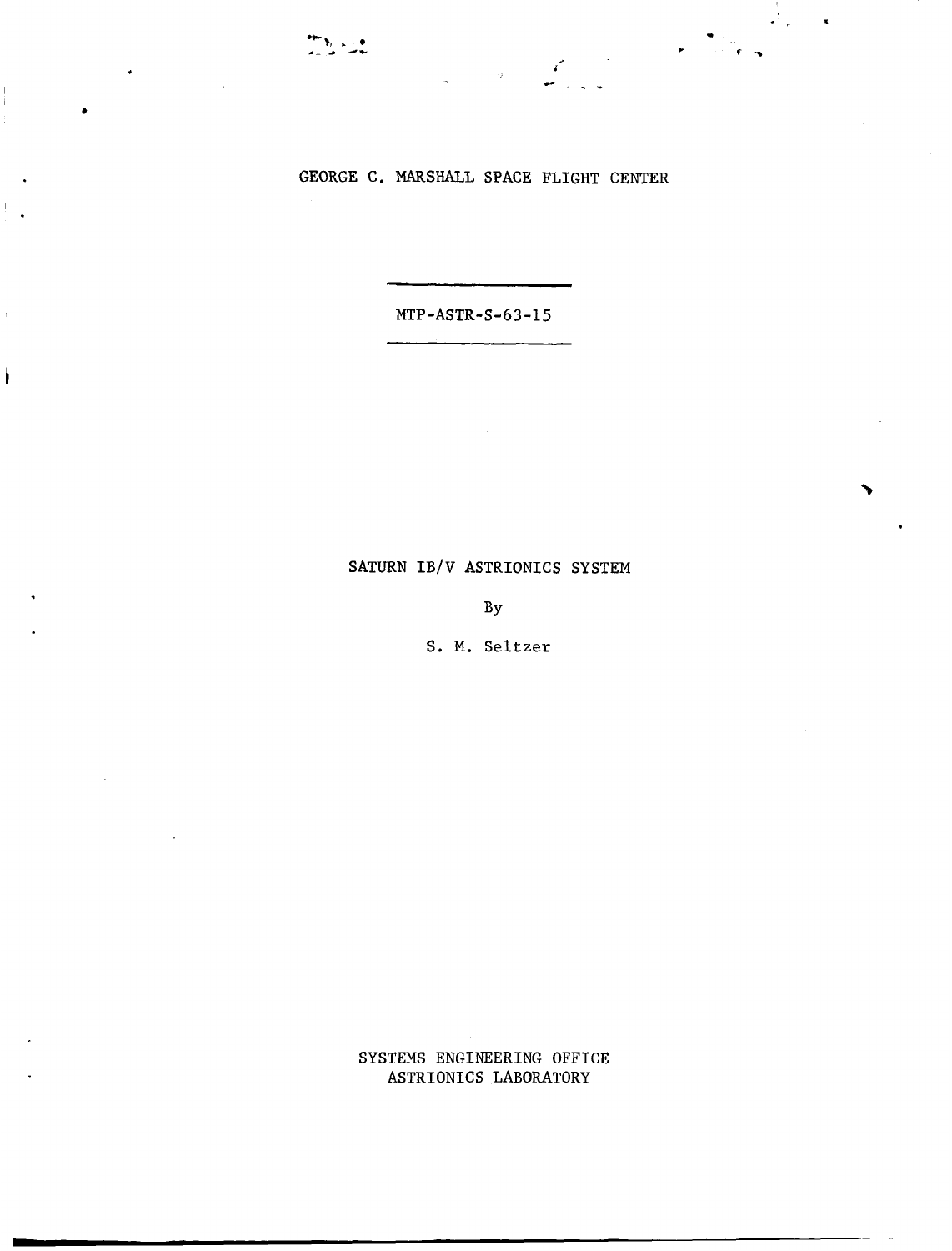# TABLE OF CONTENTS

**br** 

| Section        |                                        | Page |  |
|----------------|----------------------------------------|------|--|
| I.             |                                        |      |  |
| II.            |                                        |      |  |
| TTT.           |                                        |      |  |
| IV.            |                                        |      |  |
| $\mathbf{V}$ . |                                        |      |  |
| VT.            |                                        |      |  |
| VTT.           |                                        |      |  |
|                |                                        |      |  |
| TX.            |                                        |      |  |
| X.             |                                        |      |  |
| XI.            | UTILIZATION OF ASTRIONICS EQUIPMENT  8 |      |  |
|                | <b>TTCT OF TIITCTDATTOMC</b>           |      |  |

j

#### LIST OF ILLUSTRATIONS

| Figure | Title                                              |
|--------|----------------------------------------------------|
|        |                                                    |
|        | 2. TYPICAL SATURN IB/V INSTRUMENT LAYOUT  12       |
|        | 3. BLOCK DIAGRAM - SATURN IB/V INSTRUMENT UNIT  13 |
| 4.     | SATURN IB INSTRUMENTATION SYSTEMS  14              |

.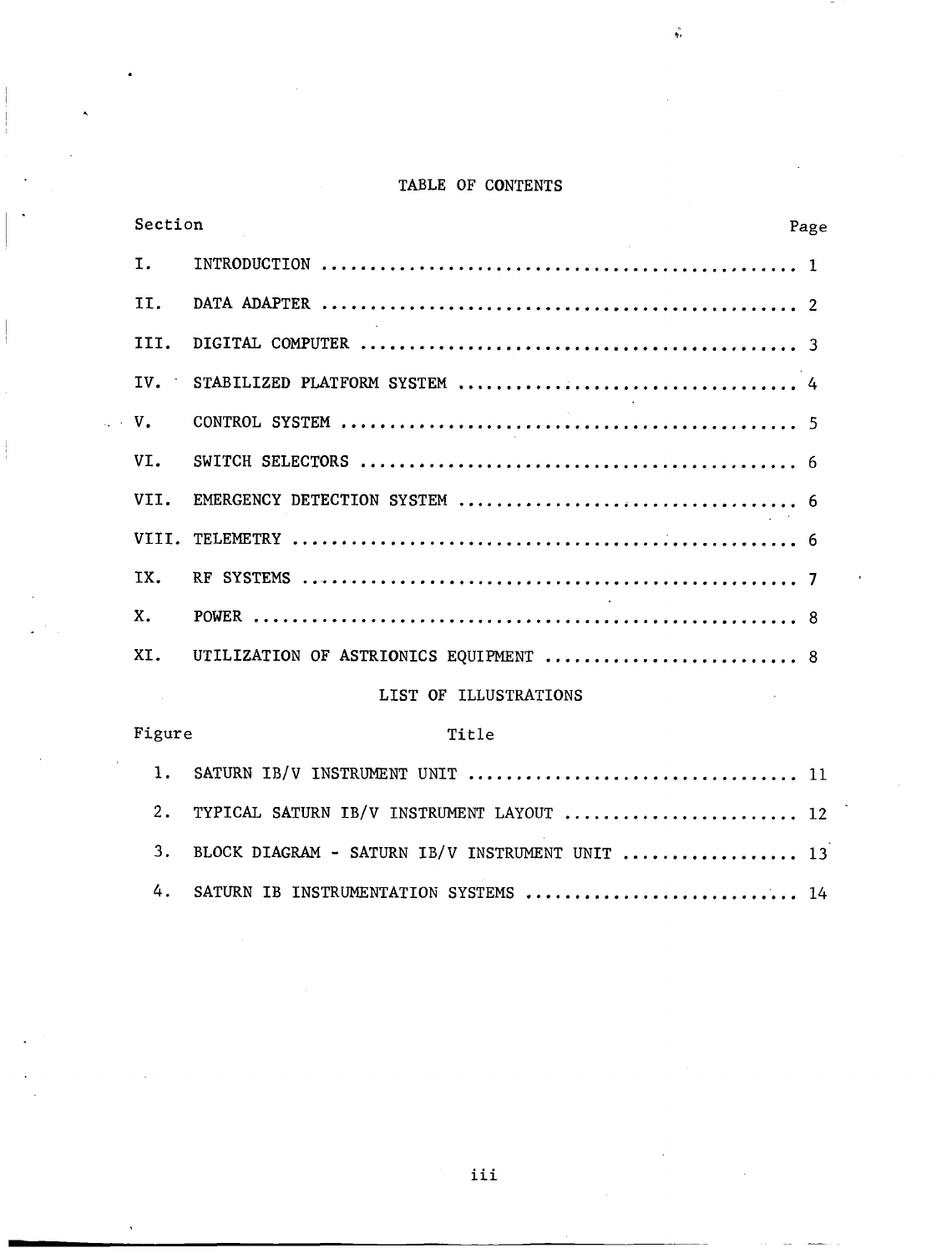## GEORGE **C.** MARSHALL SPACE FLIGHT CENTER

MTP-ASTR-S-63-15

## SATURN IB/V ASTRIONICS SYSTEM\*

BY

*S.* M. Seltzer

#### **SUMMARY**

**A** brief, semi-technical, functional description of the astrionics systems for the Saturn IB and V launch vehicles is presented. The astrionics equipment consists of the vehicle guidance, control, and instrumentation systems. The adaptive guidance mode and the manner in which the mission is to take place are also briefly described.

The Saturn IB and V vehicles will use almost identical astrionics systems; minor differences may be caused by the reflection upon the astrionics system of two or three stages or by the assigned mission.

## I. INTRODUCTION

The Saturn IB/V astrionics system will provide the Saturn IB and V launch vehicles with guidance, control, and instrumentation. Any differences in the astrionics system for these two vehicles will be minor and will be caused by the reflection upon the astrionics system of the two (Saturn,IB) or three (Saturn V) stages comprising the launch vehicle. development of the present Saturn I astrionics system. The major portion of the astrionics equipment is located in the Instrument Unit (IU), shown in FIGURE.l. This unit is a right geometric cylinder, 36 inches in height, 260 inches in diameter, and of honeycomb structure. consists of three, approximately 120' segments. All of the components within this structure are located on the inner periphery and mounted on cold plates that are cooled by convective fluid (flowing through tubes). This fluid conducts generated heat away from the components. **A** typical R&D Instrument Unit layout is shown in FIGURE 2. In general, the Saturn IB/V astrionics system is an advanced

**As** in the case of Saturn I, one integrated astrionics system serves the entire Saturn IB or V launch vehicle. FIGURE 3 is a block

**<sup>9;</sup>** No part of this report may be published without the approval of the Director, Astrionics Laboratory.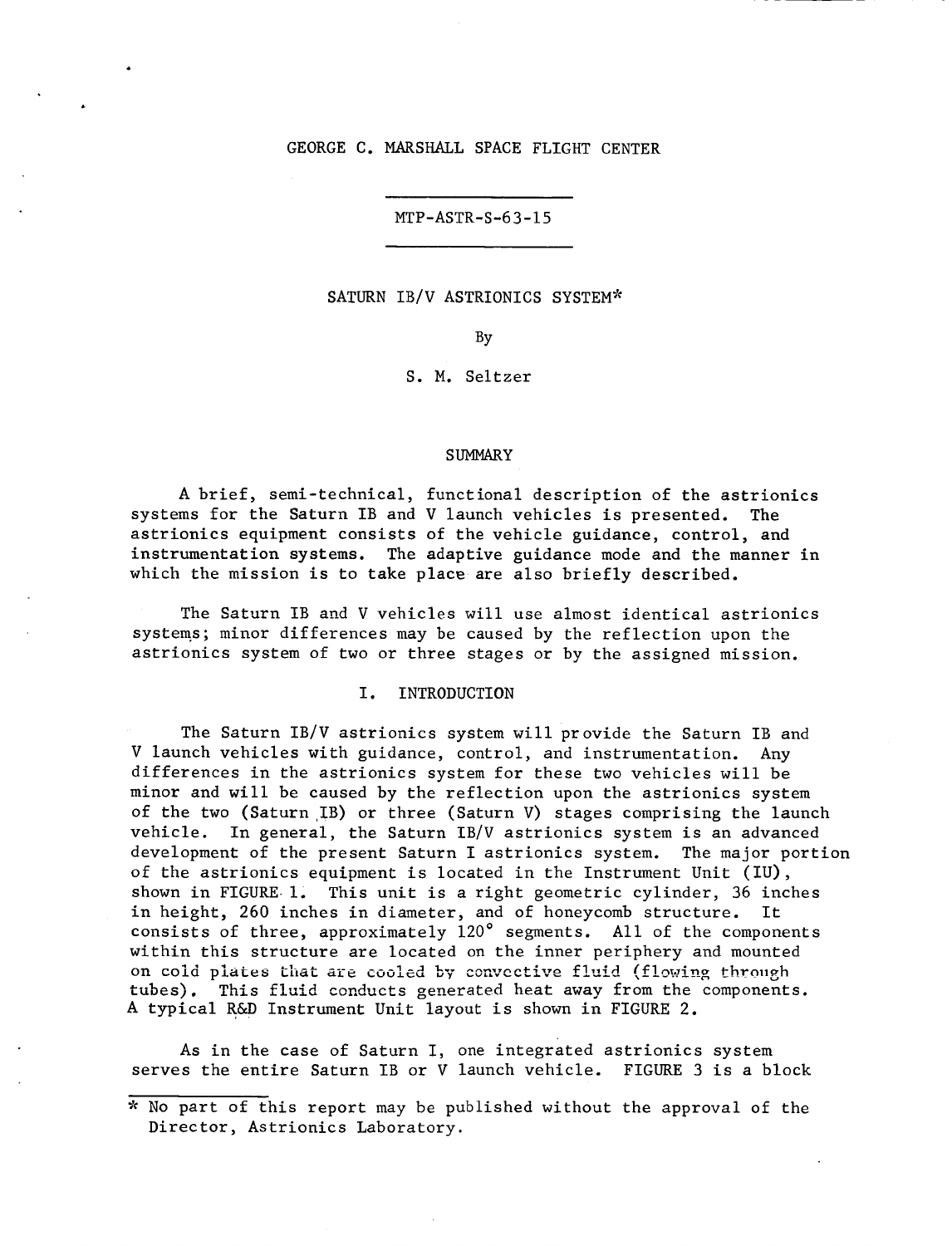diagram describing the astrionics system. The block diagram is organized the Saturn Instrument Unit, the S-IVB stage (found on both the Saturn IB and Saturn V launch vehicles), the S-I1 stage (found only on the Saturn V), and the S-IC stage (found only on the Saturn V; the Saturn IB's first stage is designated as the S-IB stage and is strongly similar to the Saturn 1's S-I stage). into five blocks, from top to bottom, representing the Apollo spacecraft,

## 11. DATA ADAPTER

A glance at the block diagram shows that nearly all components of the astrionics system ultimately furnish outputs to, or receive inputs from, the data adapter.

a. Computer-Associated Circuits. The data adapter contains certain computer-associated circuits, such as the power supplies for both the digital computer and the data adapter itself. It contains a real time clock which is used by the digital computer in performing its guidance functions. Also contained within the data adapter are priority interrupt circuits to alert the computer to occurrences within the system.

Attitude Command System. The shaft angle readout scheme, which is employed to read platform gimbal angles, consists of a two-speed resolver device. Its scale factor and speed ratio are arranged so that either the coarse or the fine output may be used by the system. Thus a failure in the coarse system readout, which would be detected by a standard reasonableness test conducted within the data adapter, will result in a fine winding being read exclusively. Conversely, failure in the fine system readout would result in the coarse readout being used (with some degree of accuracy degradation). In case of either type of failure, the system will continue to function, yielding a high probability of success. This analog to digital conversion is accomplished before the attitude angles are provided to the digital computer. Specifically, it converts analog gimbal angles received from the stabilized platform into digital signals. The data adapter also converts digital error signals (that is, the steering error' signals that go to the analog control computer) into analog signals for control computer use.

c. Horizon Sensor Interface. The data adapter provides an interface with the horizon sensors, converting their analog angle outputs into digital signals. This is performed by time-sharing the equipment that is used with the attitude command system previously described. This same equipment gives the astrionics system a certain degree of mission growth potential by providing the system with additional orbital operation capability.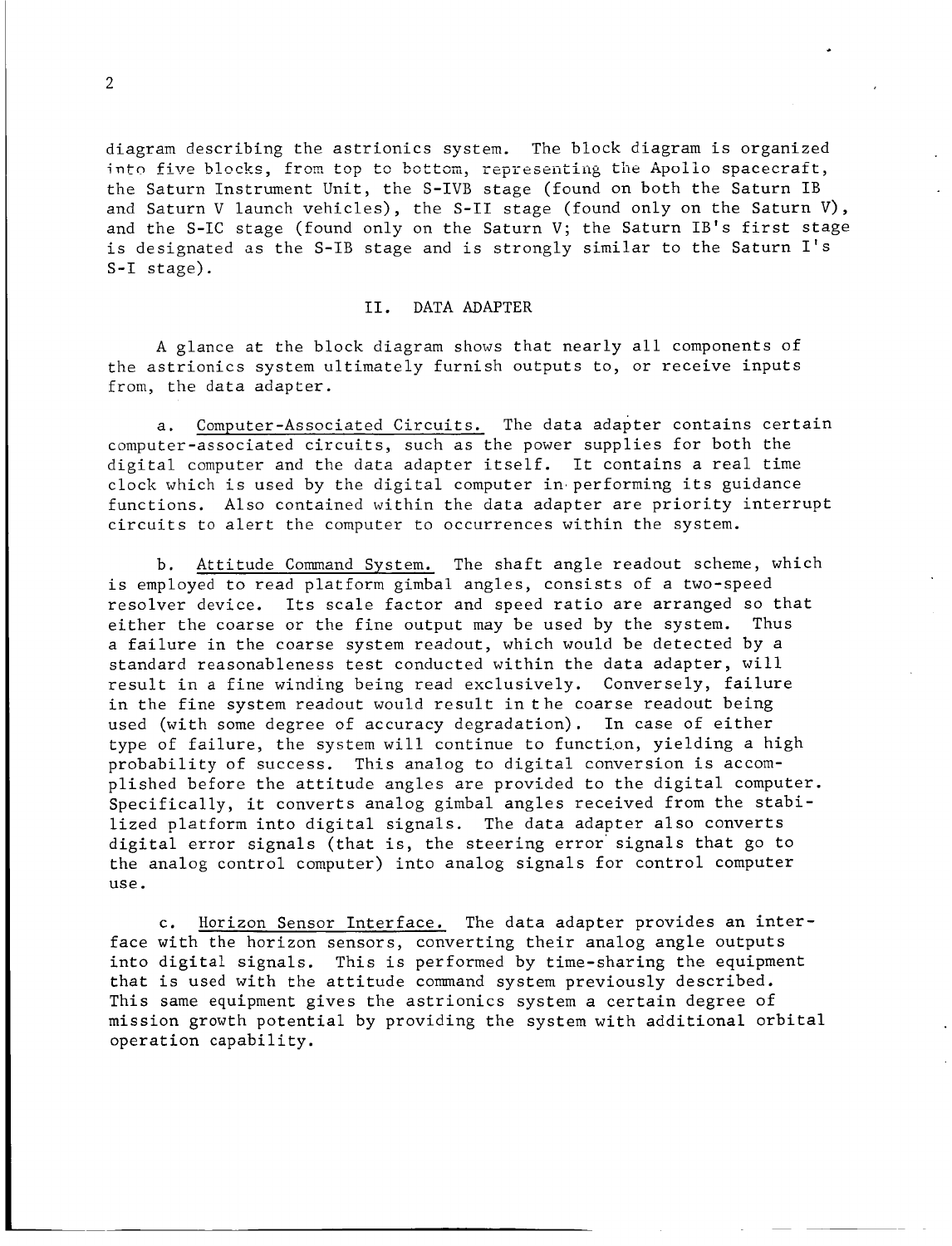d. Vehicle Discretes. The data adapter receives vehicle discretes from the digital computer and coded signals from the IU command system. It conditions these inputs and forwards coded signals, or commands, to the switch selectors that are found in the Instrument Unit and in each stage of the vehicle. The data adapter also furnishes miscellaneous discretes as they are needed and receives discretes as they are generated.

e. Miscellaneous Functions. During prelaunch operations, the data adapter forms an interface with the launch computer system (the ground computer system at the launch site). Prior to launch, the data adapter receives command receiver system words and requests and receives digital data acquisition system (DDAS) information for orbital checkout verification (the **DDAS** system is a major portion of the PCM system). The data adapter contains a register and a code (or buffer) to hold computer PCM words; it also conditions all telemetry data as required.

## 111. DIGITAL COMPUTER

Working closely with the data adapter is the digital computer, utilizing a duplex memory and triple redundant control logic.

a. Computations. The digital computer determines the desired vehicle heading from time data received from the data adapter clock and<br>from accelerometer data received from the stabilized platform. It transfrom accelerometer data received from the stabilized platform. forms this heading into the platform coordinate system so that desired attitude may be compared with actual attitude as determined by the platform gimbal angles. The result of this comparison is then forwarded, in vehicle-fixed coordinates, through the data adapter to the control computer. In addition, the digital computer computes vehicle discrete commands, required engine cutoffs, and S-IVB stage's engine reignition command to inject into the translunar trajectory.

b. Orbital Operations. The digital computer conducts the orbital checkout of the space vehicle, receiving implementing commands and any necessary supplementary data from the command receiver system (forwarded by the data adapter). This information originates at the ground remote sites, or the Integrated Mission Control Center at Houston, and is in addition to the checkout programs that are stored in the computer for automatic checkout. The computer then provides a "go/no-go" indication to the spacecraft and to the ground remote sites via PCM telemetry. The digital computer also performs certain orbital operational tasks other than orbital checkout, such as updating the guidance functions (by comparing them with ground-computed functions received via the command receiver), performing attitude control functions during orbital operations, etc.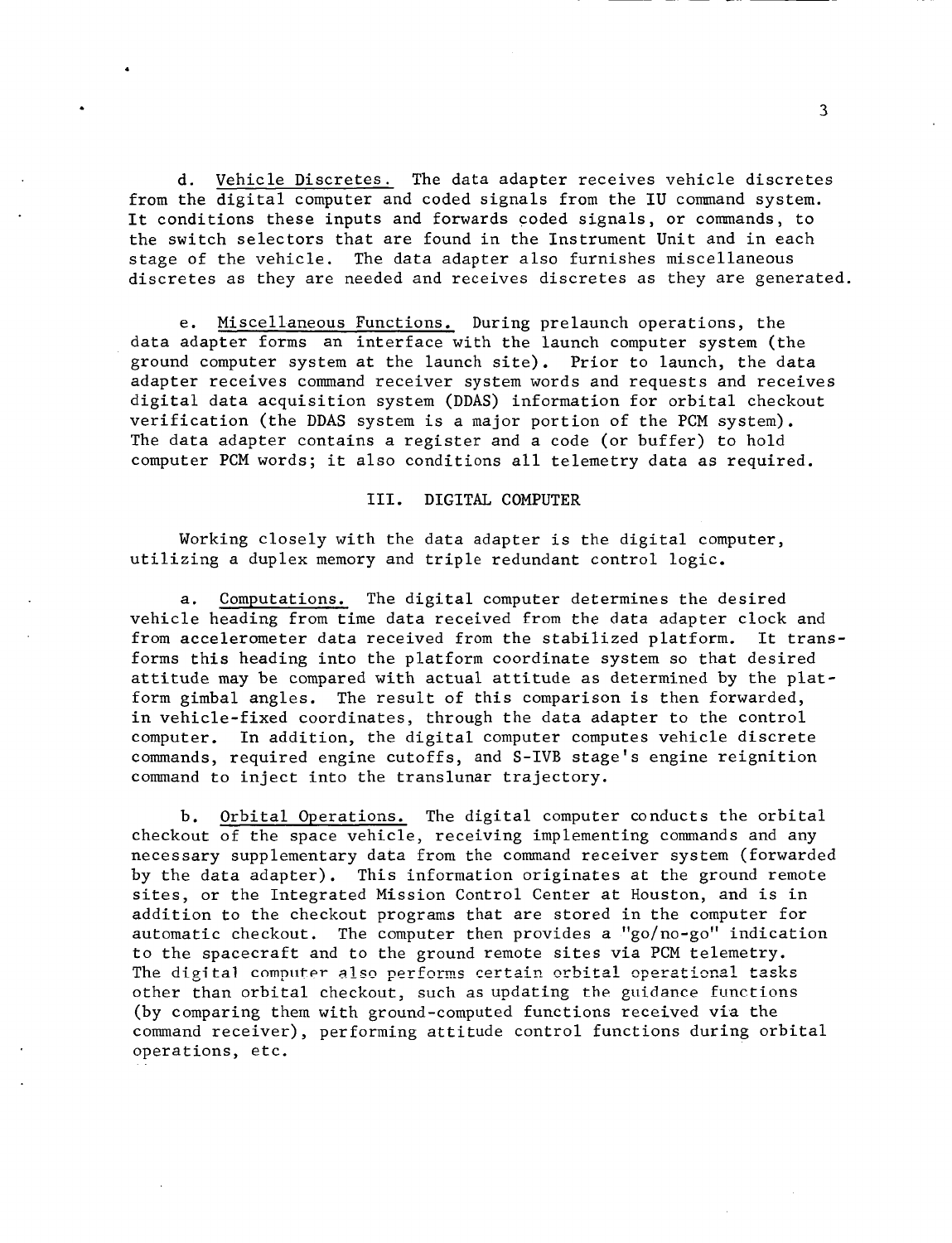c. Miscellaneous. The digital computer is used in the emergency detection system (EDS) as required. **As** mentioned in the data adapter discussion, the digital computer possesses a priority interrupt capability, which allows flexibility in handling large amounts of varying types of data. It has been designed to include the capacity to perform additional missions beyond the Apollo mission which is primarily being described here.

Having reviewed the data adapter and the digital computer, the question arises as to why are there two separate pieces of equipment- a data adapter and a digital computer--rather than one combined component? There are several reasons for this. in design philosophy. It was decided at the outset of the development to place items that would remain unchanged from mission to mission in the digital computer and to place items that are dependent on the particular mission to be flown and are to be changed from one mission to the next in the data adapter. Thus, most of the interface circuitry finds itself within the data adapter. A second benefit is a better structural mounting capability in the Instrument Unit. The primary reason lies

#### IV. STABILIZED PLATFORM SYSTEM

The ST-124M stabilized platform system will be a three or fourgimbal platform, inertially stabilized in space by three,mutually orthogonal, gas-bearing gyroscopes. The choice of the number of gimbals will depend on the mission prescribed for each particular flight; i. e., design flexibility permits a choice to be made at a later date. This flexibility is insured by providing the ability to add a fourth gimbal with a "kit installation.'' The inner gimbal is the pitch gimbal, the middle gimbal is the yaw gimbal, and the third gimbal is the roll gimbal. This gimbal arrangement is the same as that used by the Apollo platform. When a **four-gimbal.configuration** is used, the fourth (outer) gimbal is a redundant yaw gimbal. Mounted on the inertial gimbal of the ST-124 are three, mutually perpendicular, gas-bearing gyroscopes for inertial stabilization; three, mutually perpendicular, gas-bearing, pendulous integrating, gyroscopic accelerometers that furnish velocity information to the data adapter (as already described); and three, gas-bearing pendulums for platform erection. As described previously, platform gimbal angles are furnished to the data adapter for subsequent vehicle attitude determination. Platform accelerometer outputs are read by redundant incremental encoders and summed in the registers of the data adapter.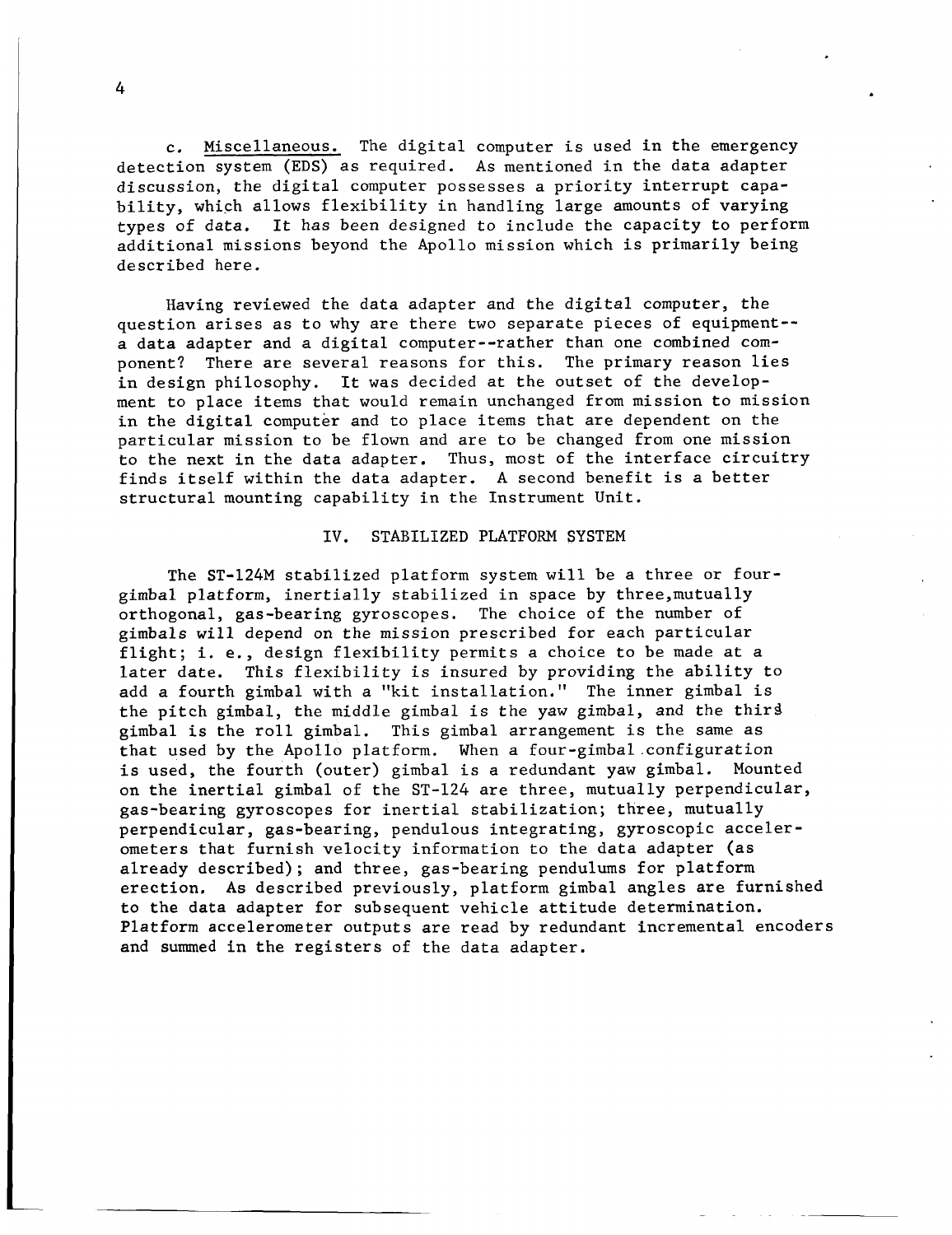## V. CONTROL SYSTEM

The analog control computer normally receives analog control commands from the digital computer through the data adapter. These commands are steering errar signals resulting from comparing the actual vehicle attitude (determined by the stable platform's gimbal angles) and the desired attitude (determined by the digital computer).

**A** package of triple-redundant rate gyros is mounted in the Instrument Unit, and a package of non-redundant rate gyros is located in the first stage; their purpose is to provide attitude rate information to the control computer. Rate information from these packages is also furnished to the emergency detection system (EDS). **A** pair of body-fixed accelerometers is mounted in the S-I1 stage of the Saturn V, or in the Instrument Unit of the Saturn IB, to provide lateral acceleration signals to the control computer so that angle-of-attack control can be used during first stage burning.

The control computer mixes the angular error signals from the data adapter with the angular rate signals from the rate gyros and with the lateral acceleration signals from the control accelerometers. necessary filtering and then selects the proper engine gimbal actuators for thrust vector and attitude control. For the S-IVB stage, which has a single engine, proper control nozzles must be utilized in addition to the engine actuators. These control nozzles are six small nozzles located around the periphery of the S-IVB to change the attitude in roll during main,engine burning and to change the attitude in pitch, yaw, and roll during coast when the S-IVB engine is not burning. It performs

During the earth orbital coast phase, four infrared horizon sensors, each of which has a 90' field of scan, may be used to provide angular information to the data adapter which converts the analog signals into digital form and forwards them to the digital computer. There, the angles are processed to determine the local earth vertical. Digital error signals are determined and sent to the data adapter for conversion into analog error signals which are then forwarded to the control computer. When these signals are nulled (by altering the vehicle's attitude with the S-IVB control nozzles), the longitudinal axis of the vehicle will remain perpendicular to the local earth vertical.

There are times when the astronaut, located in the Apollo spacecraft, must alter the attitude of the space vehicle while in earth orbit; specifically when he realigns the Apollo stabilized platform and when he performs landmark identification or horizon photometry. He performs this attitude control by commanding (called "steering commands" on Fig. **3)** the control computer to bring about the desired attitude change. After he has completed his sightings, the astronaut permits the control computer to return to its normal mode of automatic operation.

**I L**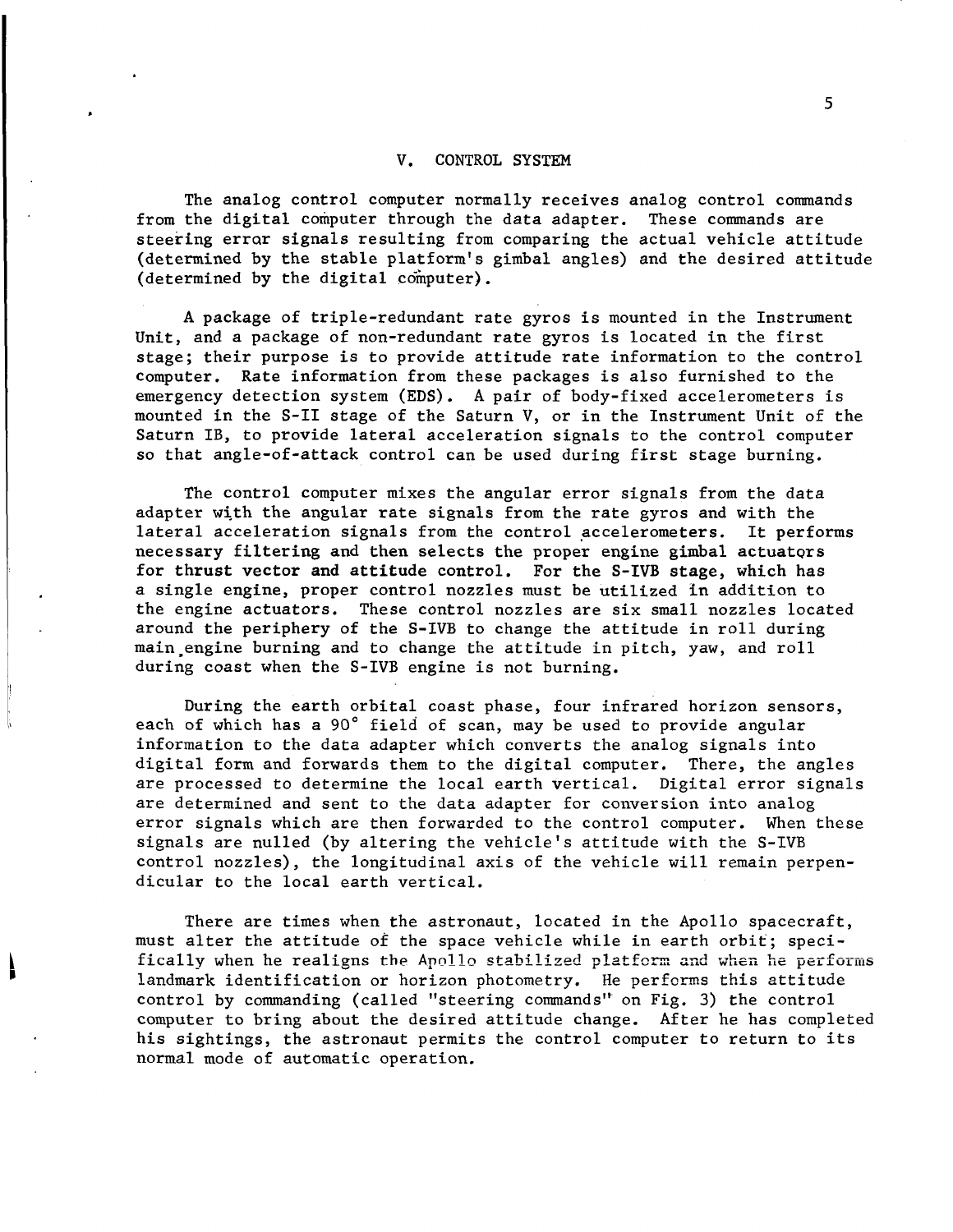#### VI. SWITCH SELECTORS

**A** digital switch selector is located in the Instrument Unit and in each stage for initiating sequence functions, which originate in the<br>digital computer and are forwarded through the data adapter. The stage digital computer and are forwarded through the data adapter. switch selectors act as communication links between the digital computerdata adapter and stage equipment which is to be controlled by the digital computer. is accomplished via a digital coded command sent to the particular switch selector desired. Before the received coded command is actually executed, an "echo-check'' is sent back to the digital computer to verify that the command received is the same as the command that was originally transmit ted . Switch selector operation, both on the ground and in flight,

#### VII. EMERGENCY DETECTION SYSTEM

Sufficient onboard instrumentation is carried to detect emergency conditions in time either to automatically abort the mission (where time is short) or to notify the astronauts (where time exists) of the condition **so** that they may decide whether to abort the mission.

#### VIII. TELEMETRY

FIGURE *4* portrays the telemetry and RF equipment to be used on Saturn IB. While Saturn IB is portrayed, the information shown applies almost identically to Saturn V (S-I1 stage instrumentation will be nearly identical to S-IB equipment). The Instrument Unit and each stage will have their own telemetry. In general, three types of telemetry are planned for use in the Saturn IB and V launch vehicles. **PAM/FM/FM** will be used for telemetering data that are neither digital nor have a wide bandwidth requirement. Single sideband/FM telemetry is used where measurements having wide bandwidth characteristics, such as vibration measurements, must be transmitted. This telemetry system consists of equipment in which the telemetry information modulates the FM carrier with a single sideband **AM** subcarrier. The bandwidth efficiency of the single sideband FM is approxima:?lv ten times that of a standard **FM/FM.** 

PCM/FM will be used to transmit digital data. Since PCM requires digitized (or quantized) information, it lends itself very nicely to transmitting existing digital data over a PCM/FM system. It also has the capability of converting analog data to a digital form. For operational telemetry, it is planned to use only PCM.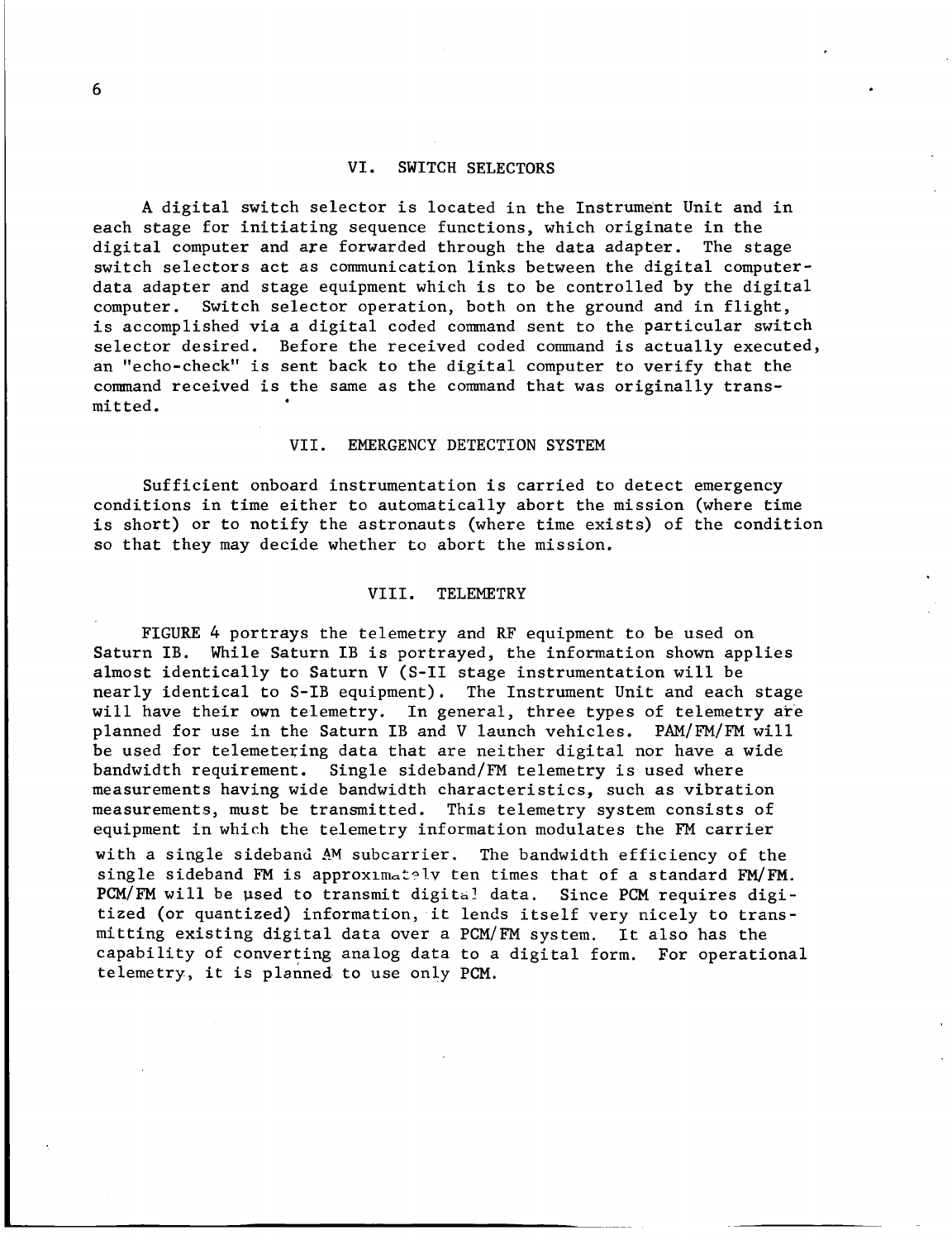#### IX. RF SYSTEMS

a. IU Command System. The IU command system provides a means of transmitting digitally encoded commands from the ground, via an RF carrier, to a command receiver in the Instrument Unit. The command information is sent through the data adapter to the digital computer where it is stored. Prior to actual execution, all data or commands that have been received through the IU command system (and stored in the computer) are transmitted via PCM to a ground station wherethey are compared with the original messages. If the comparison is satisfactory, a message verifying this fact is transmitted to the digital computer (via the command system). After receipt of this verification signal, the stored command is implemented at the appropriate time by the computer.

b. Radar Altimeter. A radar altimeter is used at high altitudes to supplement data from other tracking systems to improve the accuracy of tracking. The system utilizes a crystal oscillator and a counter to determine the travel time of a single, emitted radar pulse which is transmitted from the vehicle to the earth and reflected. The measured travel time is digitally 'encoded and telemetered to the ground.

c. Tape Recorder. The tape recorder will record information generated when the vehicle is not in communication with ground stations, transmitting this information when the vehicle is in communication with the ground stations.

d. MISTRAM. The missile trajectory measurement system (MISTRAM) consists of a MISTRAM transponder (located in the Saturn V S-I1 stage or the Saturn IB Instrument Unit) and a ground station complex. Range measurements are determined from the phase shift between the transmitted signal and the signal received by the receiving antenna at the ground station. Vehicle position in space is determined from phase shift measurements between spaced antennas at the ground station (yielding range differences). Finally, vehicle velocity is determined from measurements of rates of change of range and range differences.

e. C-Band Radar. A C-band radar transponder, located in the Instrument Unit, is used by radar ground stations to measure range, azimuth, and elevation so that position can be determined. The transponder is compatible with an improved AN/FPS-16 system and will mate with the Apollo ground net radar stations during carth orbit.

f. AZUSA. The AZUSA system consists of a ground station and an onboard transponder, located in the Instrument Unit. This system measures slant range and direction from the ground station to the vehicle by measuring phase delay and phase differences. From this information, vehicle position and velocity are determined. The AZUSA transponder will be used with the Glo-Track system (the global tracking system being installed by the U. S. Air Force).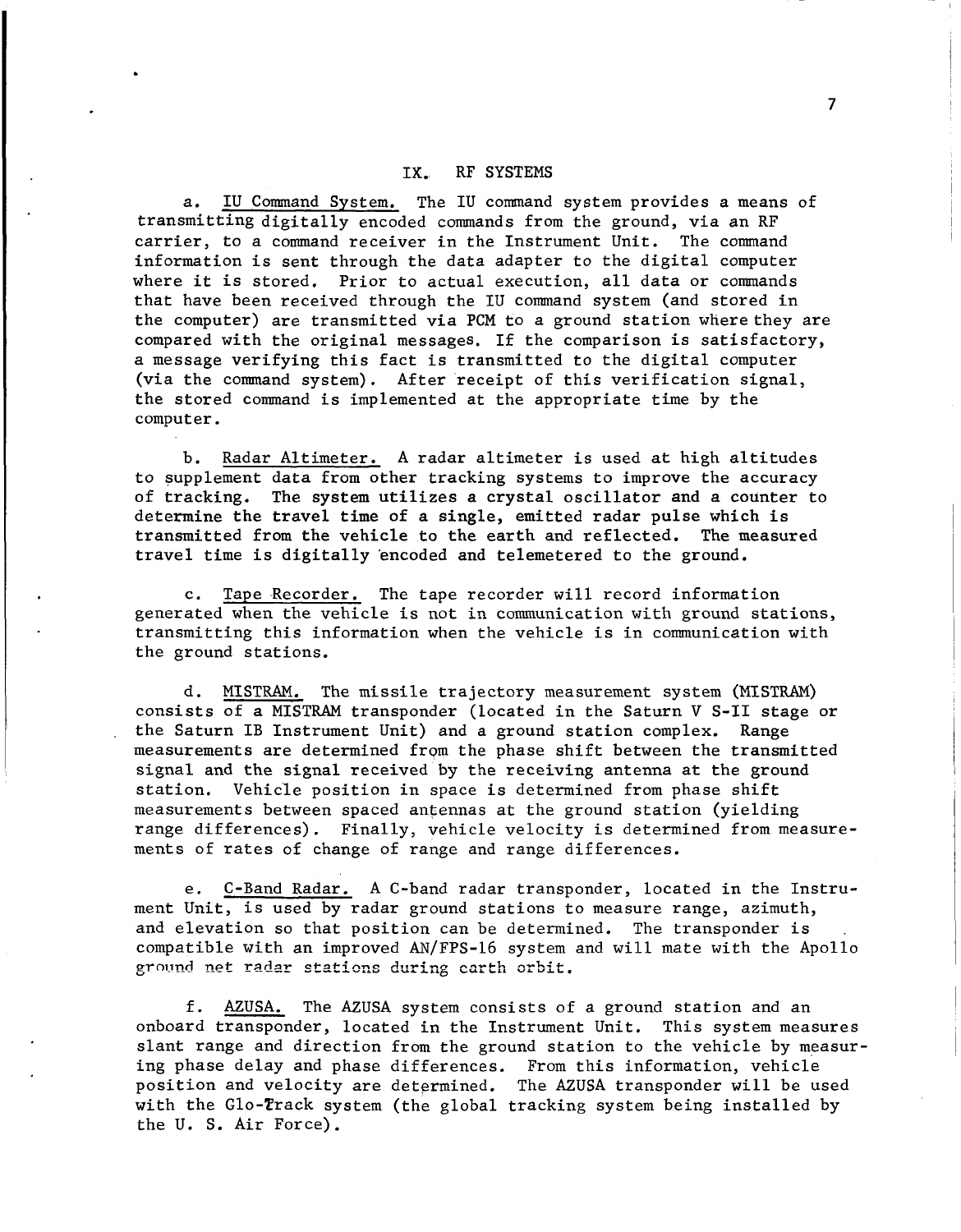g. <u>ODOP.</u> ODOP is an offset doppler system whose transponder will<br>cated in the first stage. It will determine position from measured<br>ity information, acquiring data during the critical first portion be located in the first stage. It will determine position from measured velocity information, acquiring data during the critical first portion of the flight. This system is similar to the better known UDOP with the following exceptions: UDOP merely doubles the uplink frequency of *450* **MHz,**  whereas ODOP receives the uplink frequency at *890* MHz and then shifts (or offsets) it to 960 **MHz.**  This higher operating frequency yields better accuracy because of less ionospheric interference at that frequency. ity information, acquiring data during the critical first portion<br>e flight. This system is similar to the better known UDOP with the<br>wing exceptions: UDOP merely doubles the uplink frequency of 450 M<br>as ODOP receives the u

is presently being developed. It is, in essence, a doppler and range tracking system with the following exceptions: usually doppler transmitters and receivers are located on the ground and the transponder is located in the vehicle. In AROD, the reverse is the case. The transmitter and receiver are onboard the vehicle, while the transponders are located at various locations on the earth. If the development proves successful, an onboard tracking system will result, thus permitting the rapid onboard determination of the vehicle's position and velocity. will be accomplished by measuring the doppler frequency shift to determine vehicle velocity and the phase delay of a wave, transmitted from the vehicle to several ground transponders and returned, to determine vehicle posit ion. This

i. Miscellaneous. Each stage will contain a separate range safety command system which,during early flights, will consist of an audio-tone system. Later, it is planned that each stage will contain a digital system with a coded circuit highly resistant to countermeasures. A television system will be located in the first stage (and perhaps in other stages) to provide real time visual recording of the performance of a particular portion of the vehicle system. Finally,a Minitrack transmitter is carried in the Instrument Unit to allow continuous tracking of the orbiting vehicle (to meet the orbital debris requirements).

#### in the contract of the contract of the contract of the contract of the contract of the contract of the contract of the contract of the contract of the contract of the contract of the contract of the contract of the contrac

Two 2-kW fuel cells will furnish power to the Instrument Unit during flight. These fuel cells will use hydrogen and oxygen (carried in spherical tanks). Their long life *d~rl* weight saving features were the primary. reasons for their use in lieu of more conventional battery-supplied power. Each stage will have its own power supply.

#### XI. UTILIZATION OF ASTRIONICS EQUIPMENT

The foregoing has been a description of the astrionics hardware and each item's functions. The following will briefly cover the use of this equipment and a brief description of the adaptive guidance mode. Before the vehicle is sent to the launch site, it is necessary to determine what the orbital plane is going to be during the anticipated possible days of launch. Then, the volume of trajectories that will enable the vehicle to be fired into this orbital plane is calculated. This is a volume of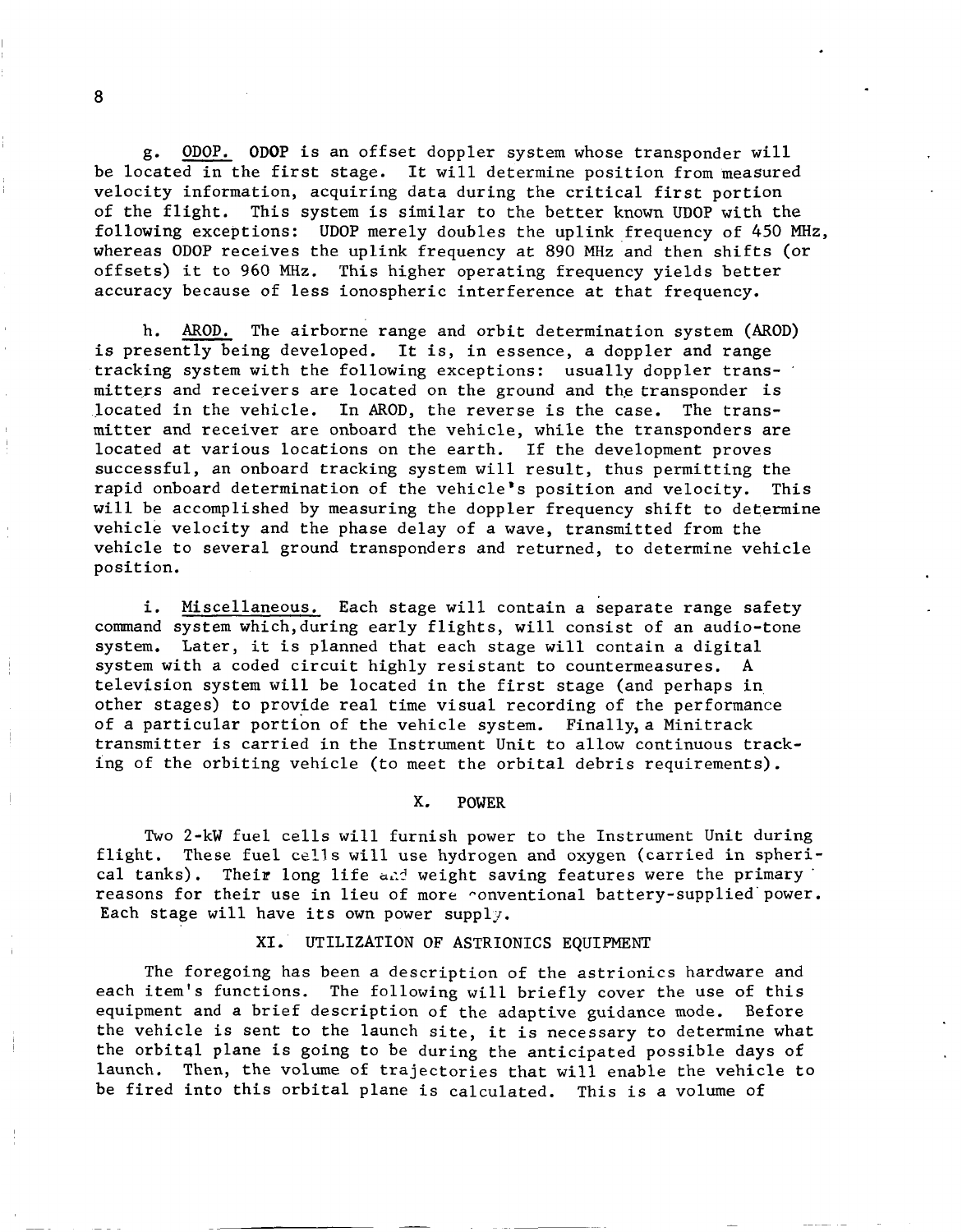trajectories, rather than a single trajectory, for several reasons. First, to achieve the most optimum possible steering, the calculus of variations is used to obtain a deck of trajectories or a group of trajectories. These trajectories are perturbed from the nominal by allowing the variables to differ from the nominal by the greatest amount that might be expected. By taking these perturbations into account, as well as variable time of launch, a volume of trajectories is obtained for any given launch window. Later, at the launch site at Cape Canaveral, the stable platform is erected just before the launch window begins; however, it is not released inertially. At the moment the launch window begins, a reference coordinate system is established which is the coordinate system that the stable platform would lie in if the vehicle were fired at that time. Of course, it is improbable that a launch will actually take place at that precise moment, From this time on, the platform is held inertially-fixed (leveled to the local vertical), except that it is rotated in azimuth continually during the launch window so that it will always point at the most desirable launch azimuth to remain in the orbital plane (or remain as close to the orbital plane as possible). At the time the vehicle is launched, the stable platform is released and held inertially. It is now oriented in what is called the measuring coordinate system. The measurements from the stable platform in the measuring coordinate system are continually compared with the results from the equations that were inserted in the digital computer in reference coordinate system form. **A** transformation matrix that is computed by the ground computer just before launch is required to get all quantities into the same coordinate system. Immediately after launch, the launch vehicle is rolled about its longitudinal axis so that it will fly at the correct azimuth, i. e., the azimuth that was determined by the platform when it had completed its azimuth torquing and was released before launch.

After the vehicle is rolled to the proper azimuth, it is then pitched at a predetermined pitch rate during first stage burning. This is predetermined as a program to stay within the bounds of the structural limits of the vehicle. After first stage burning is completed, the adaptive guidance mode is used through second stage burning and, in the case of the Saturn V, for part of the third stage (S-IVB) burning. Then, when the adaptive guidance mode determines it is time to shut down the engine because the vehicle is.about to achieve the desired orbit, engine cutoff is performed from the digital computer. The space vehicle will perform one to three orbits, depending on how long the astronauts need to align and checkout their own guidance systems. **At** the proper time, the Saturn Instrument Unit's equipment determines when reignition of the third stage must take place to inject the vehicle into **a** translunar trajectory. At that time the third stage (S-IVB stage) reignites and injects the space vehicle into the desired translunar trajectory, at which time the S-IVB engine is shut down for the . last time. The space vehicle is now on a coasting translunar trajectory. The Instrument Unit is required to hold the attitude of a portion of the space vehicle fixed while a rather intricate mating maneuver between the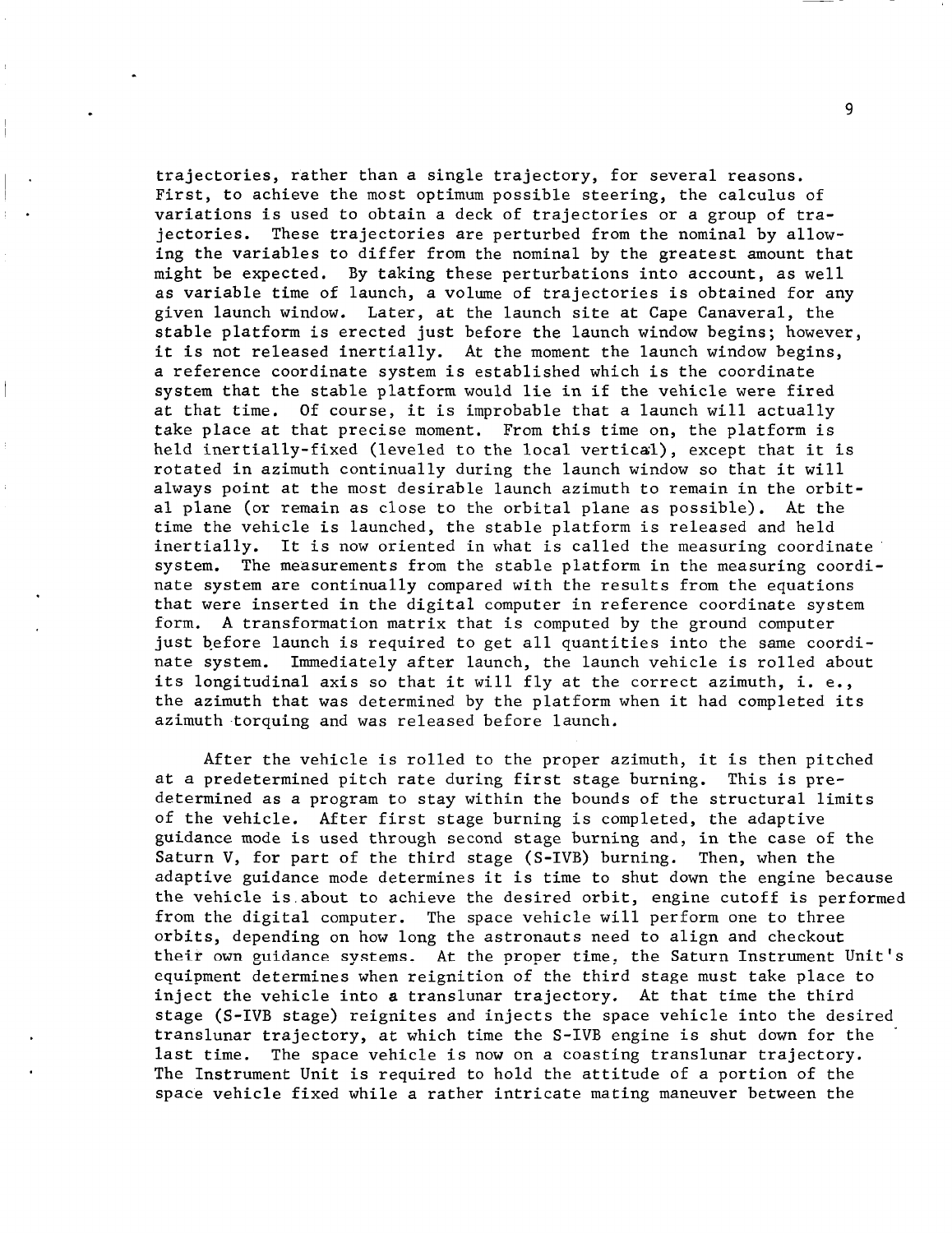S-IVB/Instrument Unit/Lunar Excursion Module combination and the Command Module/Service Module combination is performed. After this attitude stabilization has been performed, the Instrument Unit and the S-IVB are disengaged from the Apollo capsule, and the small attitude control rockets on the S-IVB are reignited to move the S-IVB and Instrument Unit away from the path of the spacecraft (to preclude the possibility of a collision later). At this time the task of the astrionics system is essentially completed.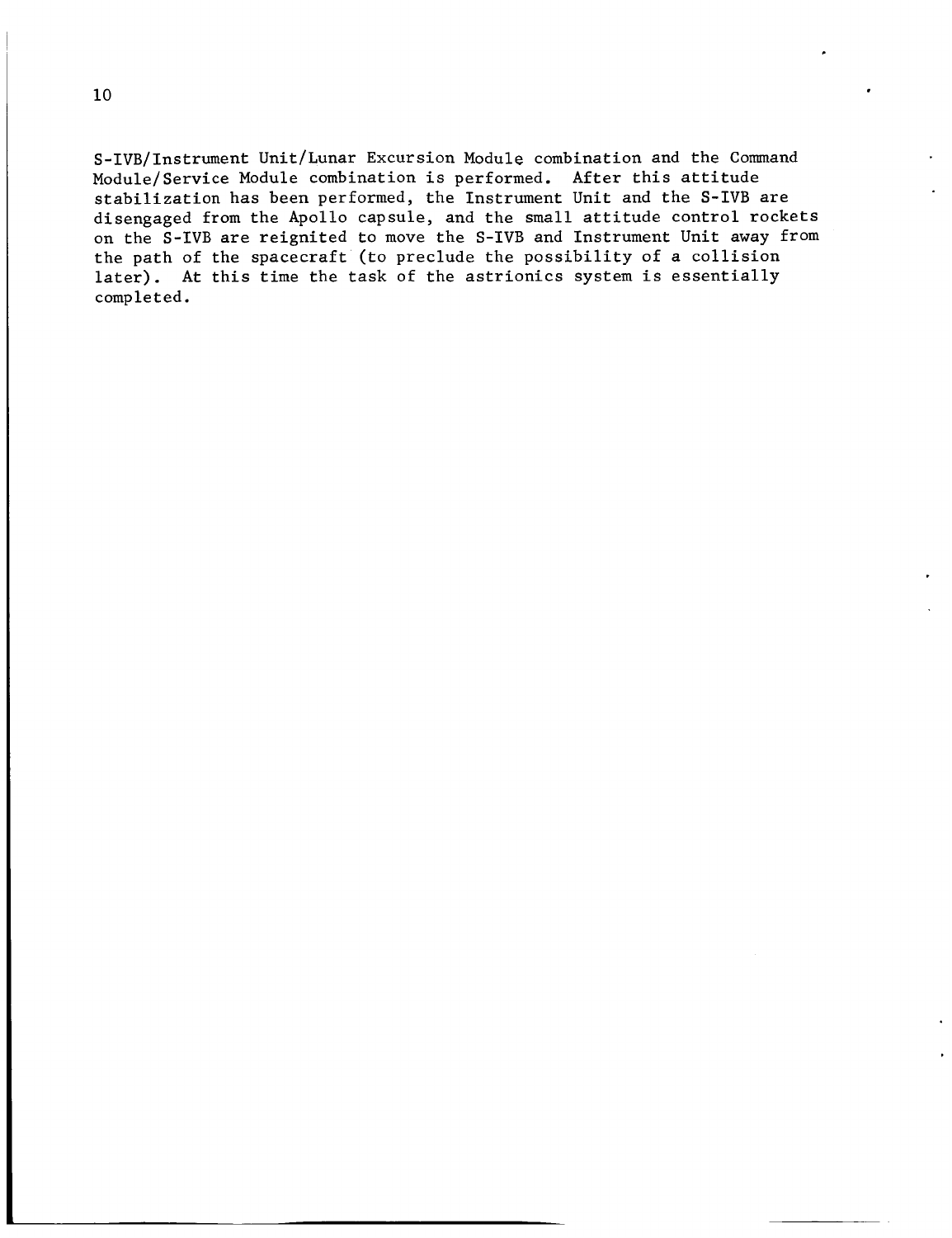

FIGURE 1. SATURN IB/V INSTRUMENT UNIT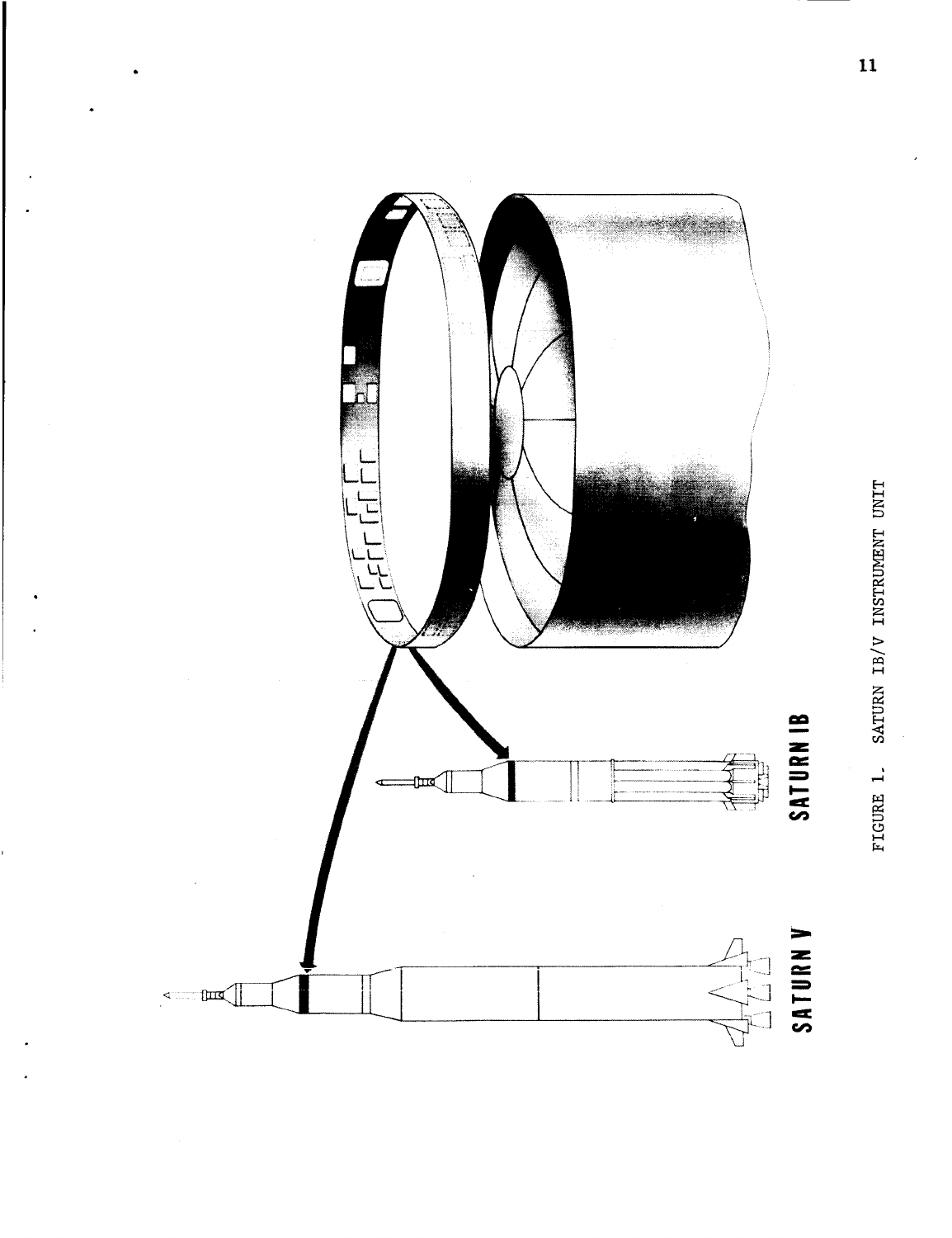

TYPICAL SATURN IB/V R&D INSTRUMENT UNIT.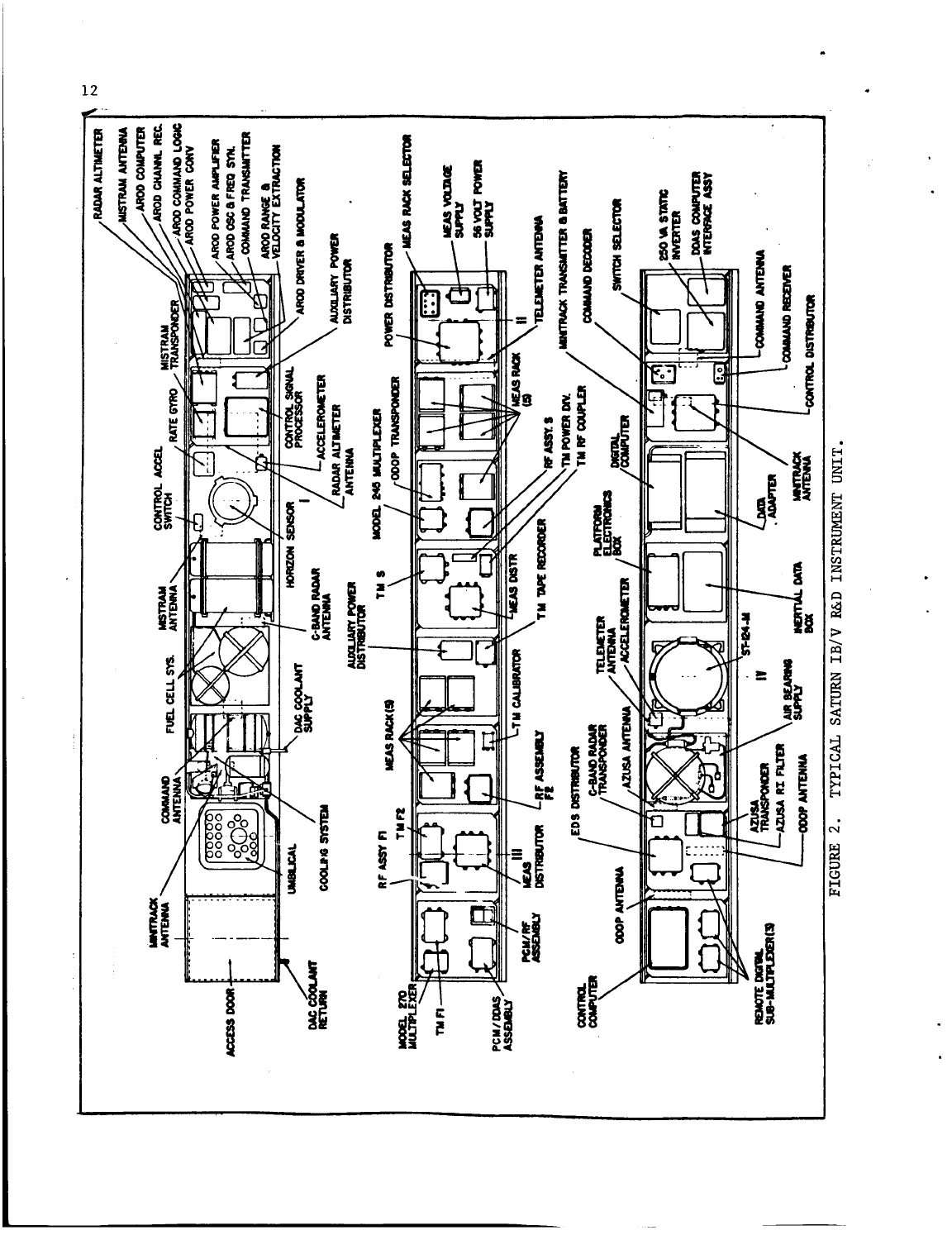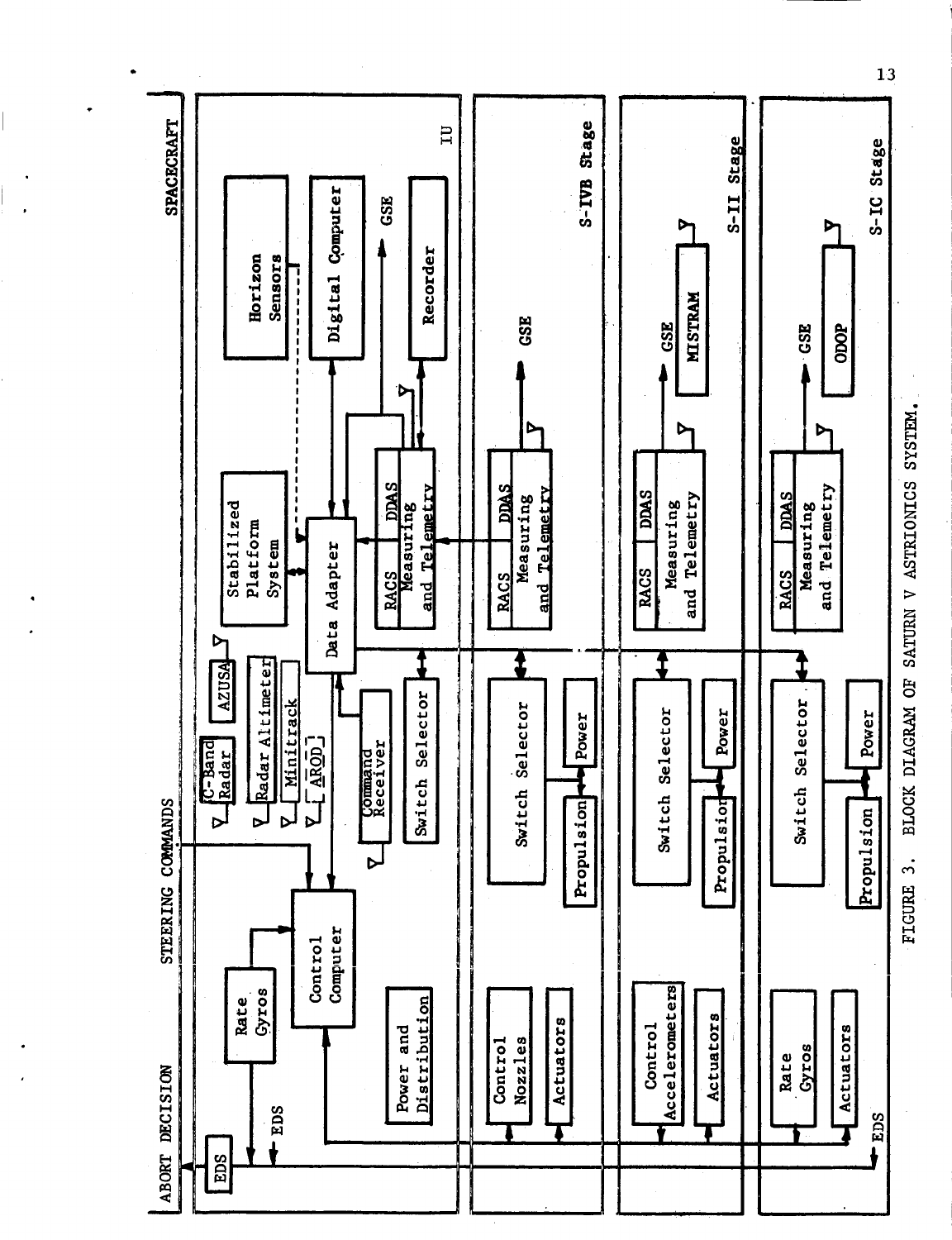

FIGURE 4. SATURN IB (R&D) INSTRUMENTATION SYSTEMS.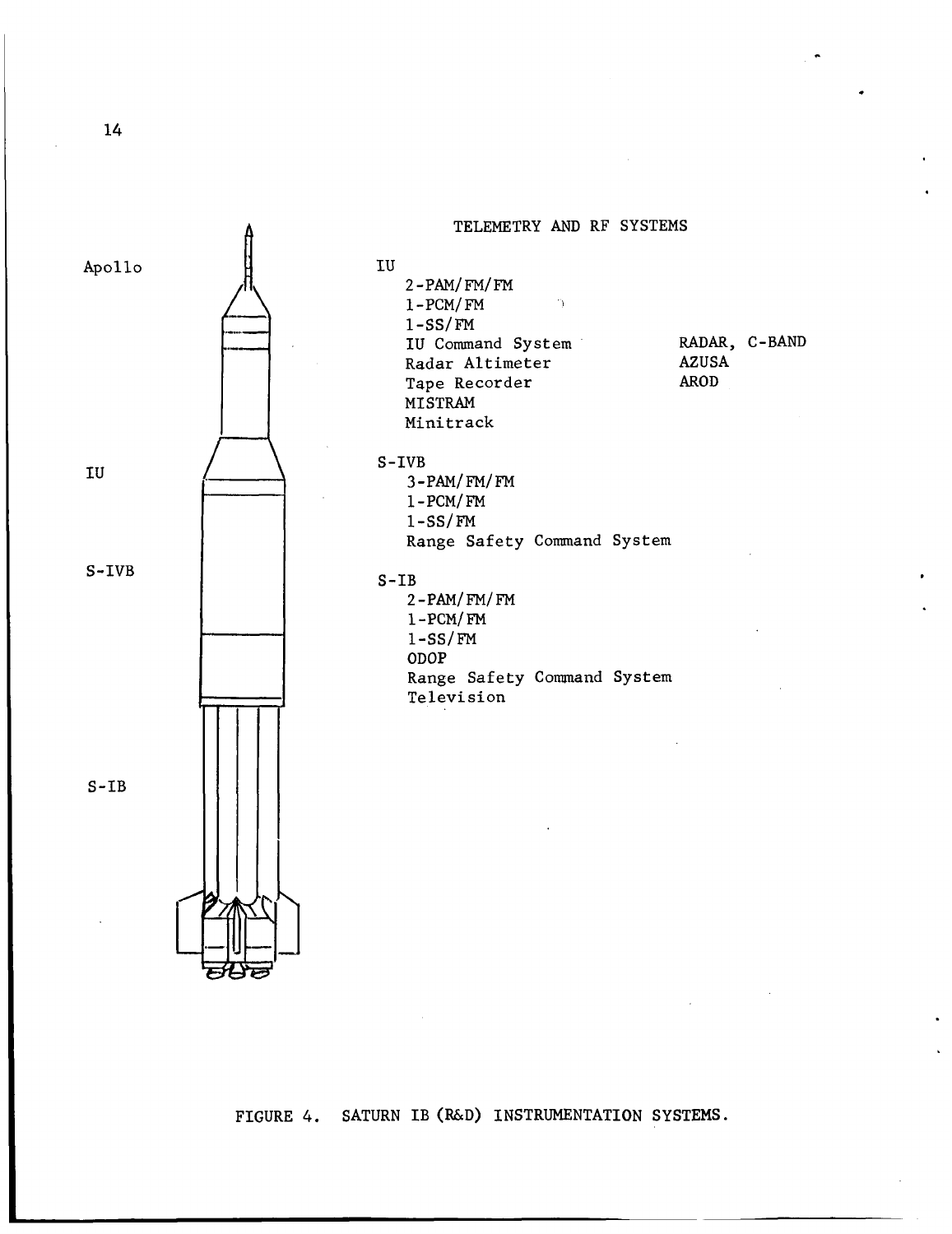## SATURN IB/V ASTRIONICS SYSTEM

## By

## S. M. Seltzer

The information in this report has been reviewed for security classification. Review of any information concerning Department of Defense or Atomic Energy Commission programs has been made by the MSFC Security Classification Officer. This report, in its entirety, has been determined to be unclassified.

This document has also been reviewed and approved for technical accuracy.

Ludie G. Richard

Chief, Systems Engineering Office

.

,

is com Ann

W. Haeussermann Director, Astrionics Laboratory